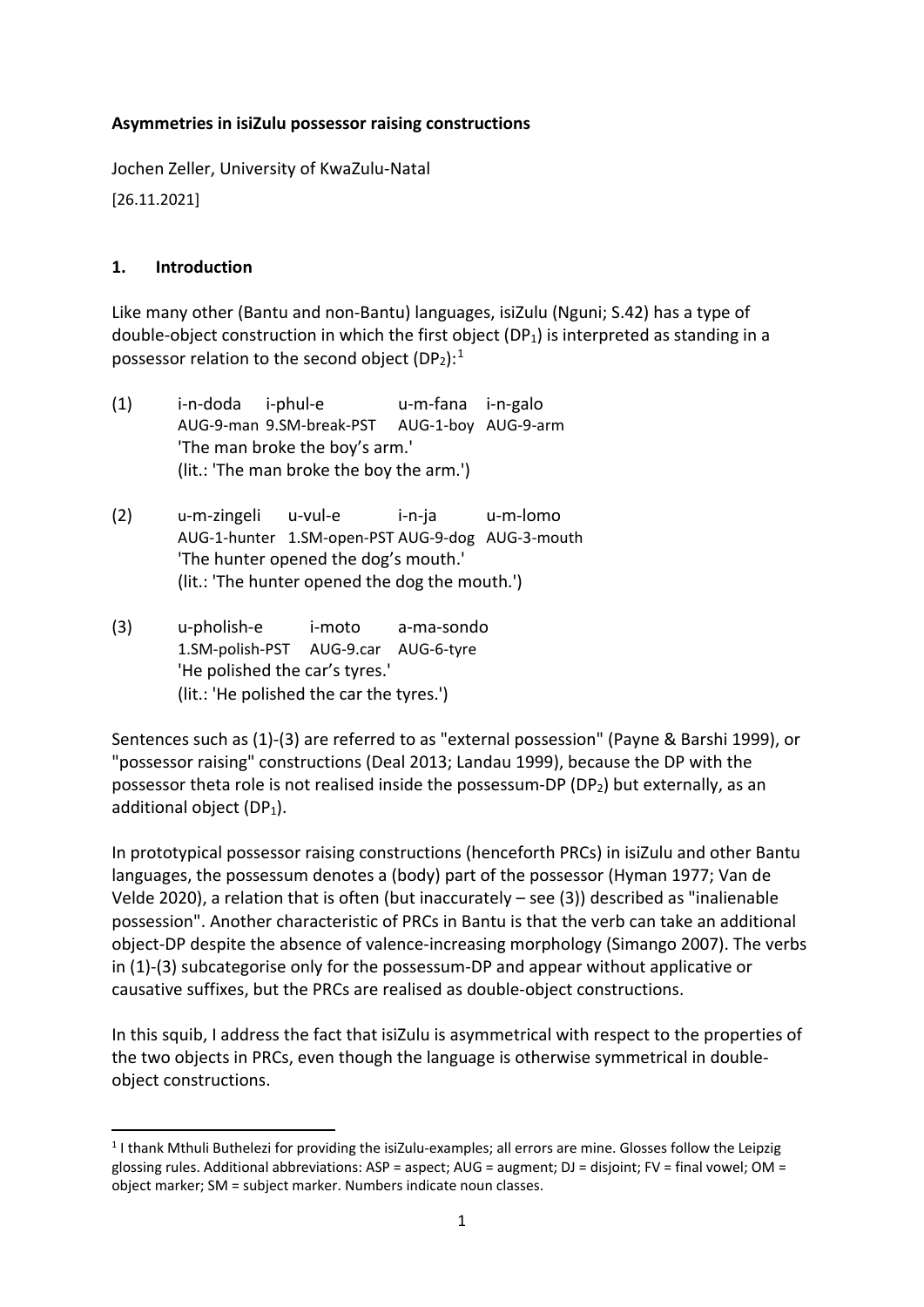### **2. Object asymmetries**

Keach & Rochemont (1994) show that in Kiswahili PRCs, the possessor object can be objectmarked and passivised, but the possessum-DP cannot (see also Henderson 2014 for closely related Chimwiini):

| (4a) | Juma    | a-li-m-kata                      | Asha   | kidoie             |
|------|---------|----------------------------------|--------|--------------------|
|      |         | 1.Juma 1.SM-PST-1.OM-cut         | 1.Asha | 7.finger           |
|      |         | 'Juma cut Asha's finger.'        |        |                    |
| (4b) |         | *Juma a-li-(ki)-kata             | Asha   | kidole             |
|      |         | 1.Juma 1.SM-PST-7.OM-cut         | 1.Asha | 7.finger           |
| (5a) | Asha    | a-li-kat-wa                      | kidoie | na Juma            |
|      |         | 1.Asha 1.SM-PST-cut-PASS         |        | 7.finger by 1.Juma |
|      |         | 'Asha's finger was cut by Juma.' |        |                    |
| (5b) | *kidoie | ki-li-kat-wa                     | Asha   | na Juma            |
|      |         | 7.finger 7.SM-PST-cut-PASS       | 1.Asha | by 1.Juma          |

The asymmetry illustrated in (4) and (5) is not unexpected, given that Kiswahili is generally an asymmetrical language, in that only  $DP_1$ , but not  $DP_2$ , of a double-object construction can be object-marked and passivised (Marten, Kula & Thwala 2007: 326-7):

| (6a) | Juma   |    | a-li-m-pik-i-a   |                                           | Asha        | chakula cha |      | asubuhi           |
|------|--------|----|------------------|-------------------------------------------|-------------|-------------|------|-------------------|
|      | 1.Juma |    |                  | 1.SM-PST-1.OM-cook-APPL-FV 1.Asha         |             | 7.food      | of   | morning           |
|      |        |    |                  | 'Juma is cooking breakfast for Asha.'     |             |             |      |                   |
| (6b) | *Juma  |    | a-li-ki-pik-i-a  |                                           | Asha        | chakula cha |      | asubuhi           |
|      | 1.Juma |    |                  | 1.SM-PST-7.OM-cook-APPL-FV 1.Asha         |             | 7.food      | οf   | morning           |
| (7a) | Asha   |    | a-li-pik-il-iw-a |                                           | chakula cha |             |      | asubuhi na Juma   |
|      | 1.Asha |    |                  | 1.SM-PST-cook-APPL-PASS-FV 7.food         |             | of          |      | morning by 1.Juma |
|      |        |    |                  | 'Asha was cooked breakfast for by Juma.'  |             |             |      |                   |
| (7b) |        |    |                  | *chakula cha asubuhi ki-li-pik-il-iw-a    |             |             | Asha | na Juma           |
|      | 7.food | of |                  | morning 7.SM-PST-cook-APPL-PASS-FV 1.Asha |             |             |      | by 1.Juma         |

In contrast to Kiswahili, isiZulu is symmetrical. Both  $DP_1$  and  $DP_2$  of a ditransitive verb can be object-marked and passivised (Adams 2010; Zeller 2012):

- (8) u-John u-nik-a a-ba-ntwana i-mali AUG-1a.John 1.SM-give-FV AUG-2-child AUG-9.money 'John is giving the children money.'
- (9a) u-John u-ba-nik-a i-mali a-ba-ntwana AUG-1a.John 1.SM-2.OM-give-FV AUG-9.money AUG-2-child 'John is giving the children money.'
- (9b) u-John u-yi-nik-a a-ba-ntwana i-mali AUG-1a.John 1.SM-9.OM-give-PST AUG-2-child AUG-9.money 'John is giving the children money.'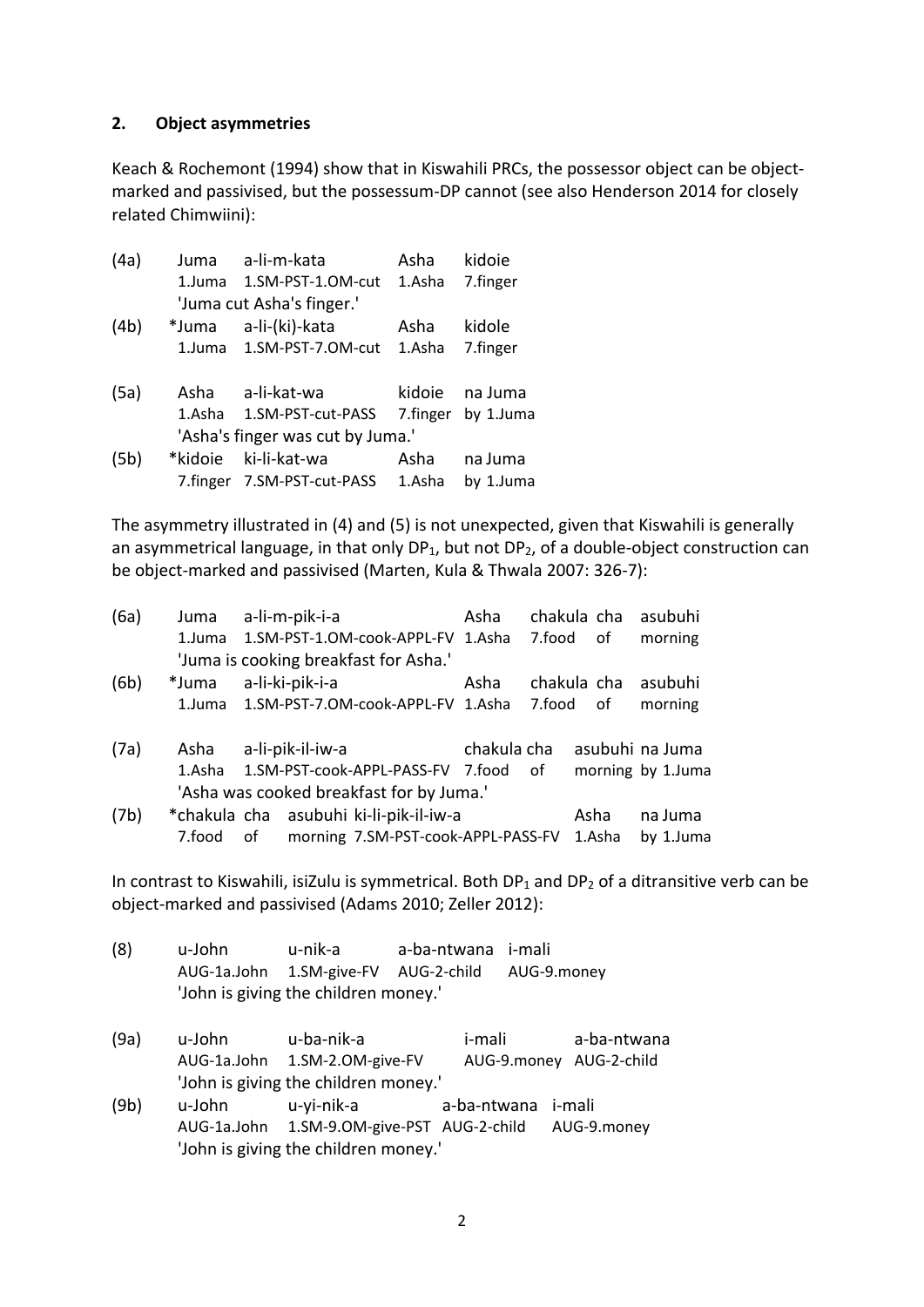- (10a) a-ba-ntwana ba-nik-w-a i-mali AUG-2-child 2.SM-give-PASS-FV AUG-9.money 'The children are given money.'
- (10a) i-mali i-nik-w-a a-ba-ntwana AUG-9.money 9.SM-give-PASS-FV AUG-2-child 'The money is given to the children.'

Nevertheless, isiZulu is asymmetrical in PRCs (Bosch 1985; Zeller 2012). As in Kiswahili, object marking and passivisation are only possible with DP1 (the possessor), but *not* with DP2 (the possessum):

| (11a) | i-n-doda i-m-phul-e                                                                            |            |                   | i-n-galo u-m-fana   |
|-------|------------------------------------------------------------------------------------------------|------------|-------------------|---------------------|
|       | AUG-9-man 9.SM-1.OM-break-PST                                                                  |            |                   | AUG-9-arm AUG-1-boy |
|       | 'The man broke the boy's arm.'                                                                 |            |                   |                     |
| (11b) | *i-n-doda i-yi-phul-e                                                                          |            | u-m-fana i-n-galo |                     |
|       | AUG-9-man 9.SM-9.OM-break-PST                                                                  |            |                   | AUG-1-boy AUG-9-arm |
| (12a) | u-m-fana u-phul-w-e i-n-galo y-i-n-doda                                                        |            |                   |                     |
|       | AUG-1-boy 1.SM-break-PASS-PST AUG-9-arm by-AUG-9-man<br>'The boy's arm was broken by the man.' |            |                   |                     |
|       | (lit.: 'The boy was broken the arm by the man.')                                               |            |                   |                     |
| (12b) | *i-n-galo i-phul-w-e u-m-fana y-i-n-doda                                                       |            |                   |                     |
|       | AUG-9-arm 9.SM-break-PASS-PST AUG-1-boy by-AUG-9-man                                           |            |                   |                     |
| (13a) | u-yi-pholish-e                                                                                 | a-ma-sondo | i-moto            |                     |
|       | 1.SM-9.OM-polish-PST AUG-6-tyre AUG-9.car                                                      |            |                   |                     |
|       | 'He polished the car's tyres.'                                                                 |            |                   |                     |
| (13b) | *u-wa-pholish-e i-moto a-ma-sondo                                                              |            |                   |                     |
|       | 1.SM-6.OM-polish-PST AUG-9.car AUG-6-tyre                                                      |            |                   |                     |
| (14a) | i-moto i-pholish-w-e                                                                           |            | a-ma-sondo        |                     |
|       | AUG-9.car 9.SM-polish-PASS-PST                                                                 |            | AUG-6-tyre        |                     |
|       | 'The car's tyres were polished.'                                                               |            |                   |                     |
|       | (Lit.: 'The car was polished the tyres.')                                                      |            |                   |                     |
| (14b) | *a-ma-sondo a-pholish-w-e i-moto                                                               |            |                   |                     |
|       | AUG-6-tyre 6.SM-polish-PASS-PST                                                                |            | AUG-9.car         |                     |

The same contrast between PRCs and ordinary double-object constructions has been observed for the symmetrical Bantu languages Haya and Sesotho, which are also asymmetrical in PRCs (Hyman 1977; Hyman & Duranti 1982). This raises the question of whether the inability to object-mark or passivise the possessum-DP could be a universal property of PRCs, which is independent of the properties of other double-object constructions in a language. However, the Bantu language Kinyarwanda contradicts this hypothesis. Kinyarwanda is a symmetrical language like isiZulu, Haya and Sesotho, and allows object marking and passivisation of  $DP_2$  (the Theme) of a ditransitive verb (Kimenyi 1980: 127; Jean Paul Ngoboka (p.c.)):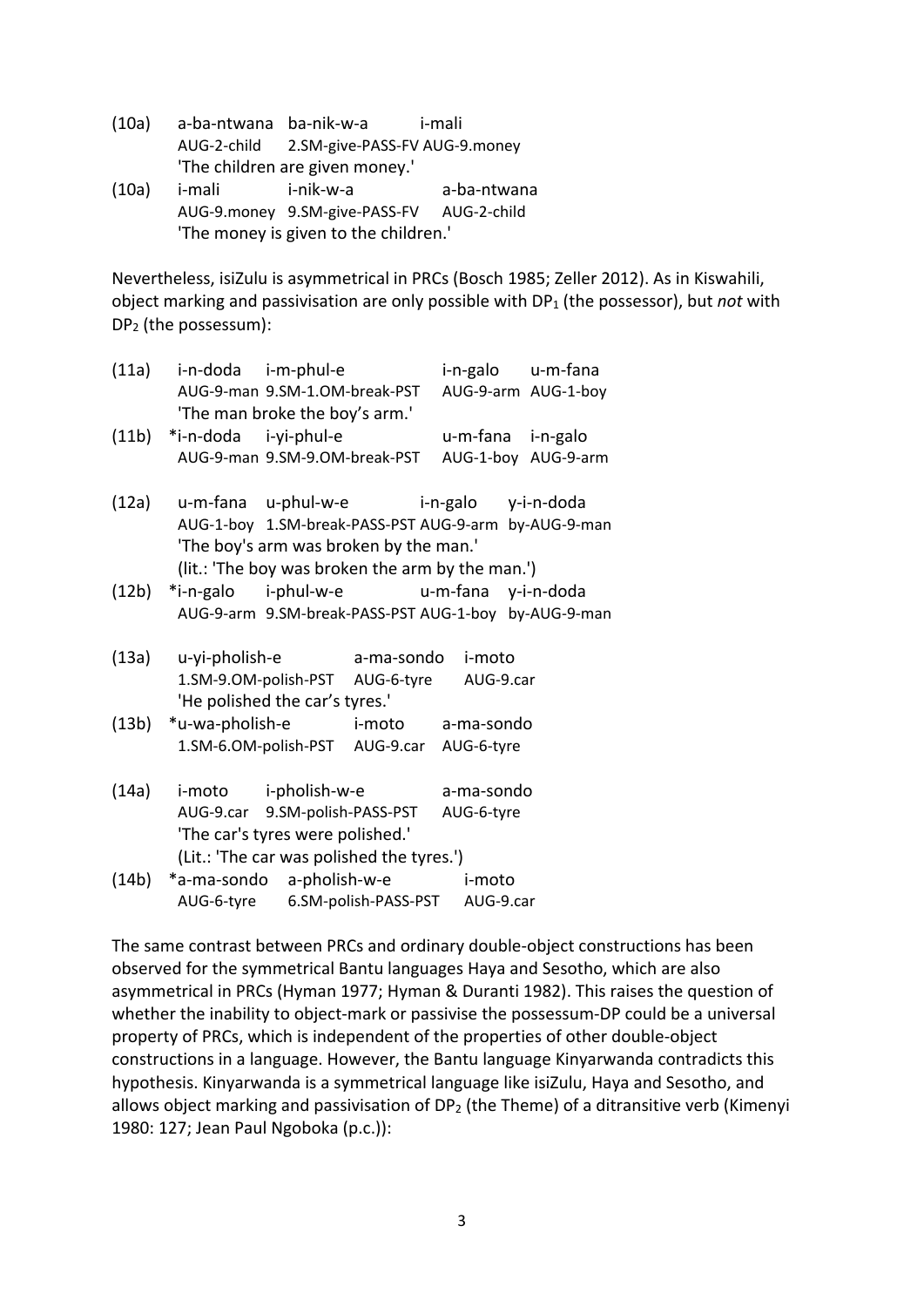- (15) umu-gabo y-a-haa-ye umu-góre igi-tabo 1-man 1.SM-PST-give-ASP 1-woman 7-book 'The man gave the woman the book.'
- (16) umu-gabo y-a-ki-haa-ye umu-góre 1-man 1.SM-7.OM-PST-give-ASP 1-woman 'The man gave it to the woman.'
- (17) igi-tabo cy-a-haa-w-e umu-goré n'ûmu-gabo 7-book 7.SM-PST-give-PASS-ASP 1-woman by-1-man 'The book was given to the woman by the man.'

PRCs in Kinyarwanda behave accordingly. The possessum can be object-marked and passivised (Kimenyi 1980: 103-4; Van de Velde 2020):

| (18) |                                    | umu-góre y-a-shokoj-e           | umu-gabo umu-satsi |        |  |  |  |
|------|------------------------------------|---------------------------------|--------------------|--------|--|--|--|
|      |                                    | 1-woman 1.SM-PST-comb-ASP 1-man |                    | 3-hair |  |  |  |
|      | 'The woman combed the man's hair.' |                                 |                    |        |  |  |  |

- (19) umu-góre y-a-wu-shokoj-e umu-gabo 1-woman 1.SM-PST-3.OM-comb-ASP 1-man lit.: 'The woman combed it the man.'
- (20) umu-satsi w-a-shokoj-w-e umu-gabo n'-ûmu-góre 3-hair 3.SM-PST-comb-PASS-ASP 1-man by-1-woman 'The man's hair was combed by the woman.'

(19) and (20) show that there is no general constraint against the possessum-DP in PRCs adopting "primary" object properties. This conclusion gains further support from PRCs in German, in which the possessor is realised with dative Case, while the possessum bears accusative:

(21) der Mann brach dem Jungen den Arm the.NOMman.NOM break.PST the.DAT boy.DAT the.ACC arm.ACC 'The man broke the boy's arm.'

In German, only objects with accusative Case can be passivised. Consequently, German allows *only the possessum*, and *not* the possessor, of a PRC to become the subject of a passive:

| (22) | der | Arm                         |  |                        | wurde dem Jungen gebrochen |
|------|-----|-----------------------------|--|------------------------|----------------------------|
|      |     | the.NOM arm.NOM was         |  | the.DAT boy.DAT broken |                            |
|      |     | 'The boy's arm was broken.' |  |                        |                            |

(23) \*der Junge wurde den Arm gebrochen the.NOM boy.NOM was the.ACC arm.ACC broken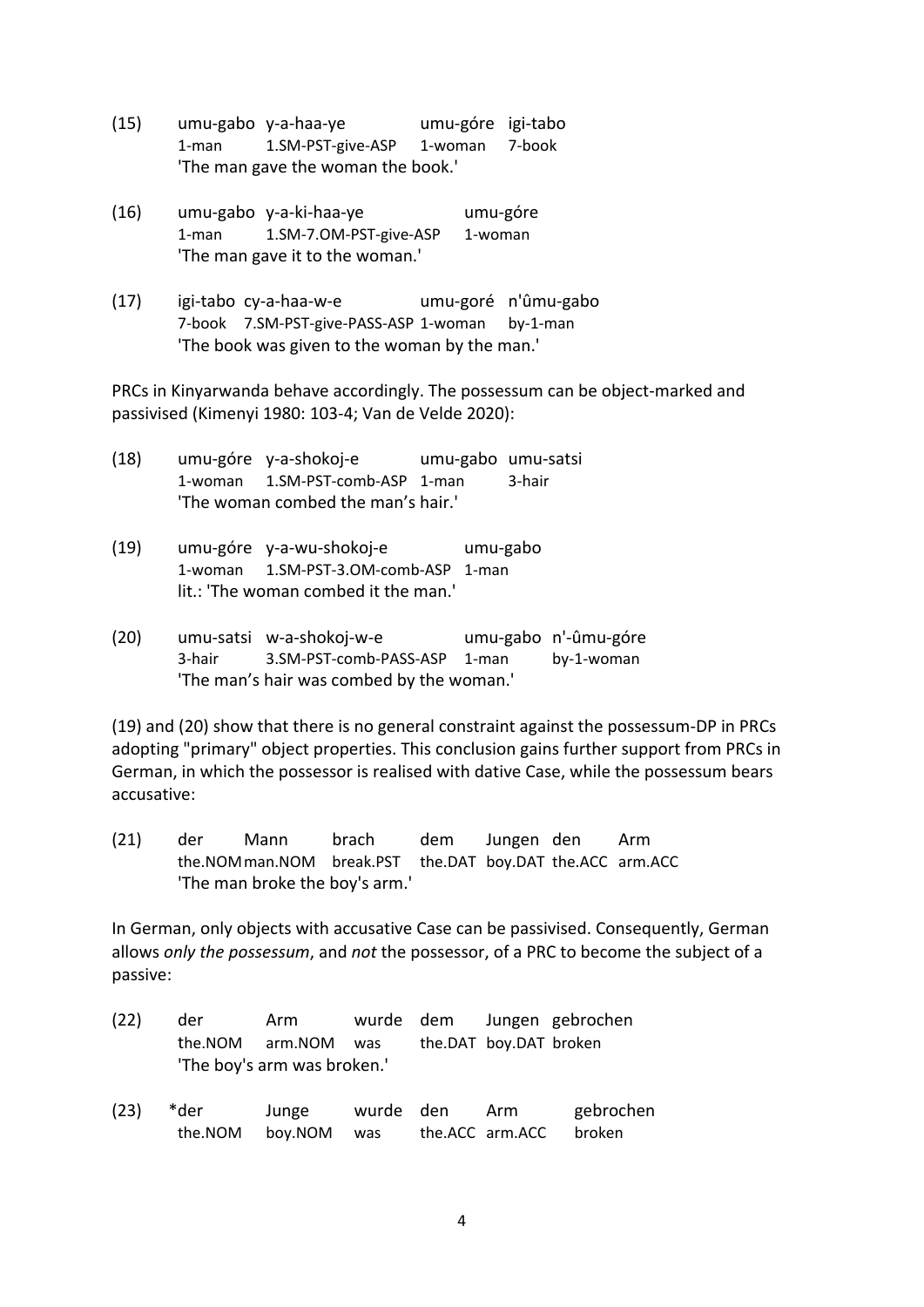The examples from Kinyarwanda and German suggest that, whether or not a possessum-DP can adopt "primary" object properties depends on the behaviour of other double-object constructions in the language. This however leaves the isiZulu situation as a puzzle.

### **3. Possessor movement**

One step towards a solution is to ask in which way the syntax of PRCs differs from the syntax of other double-object constructions. If any structural differences can be identified, then perhaps the reason for the asymmetrical properties of isiZulu PRCs can be found here.

According to one prominent generative analysis, the syntax of PRCs is indeed different from the syntax of other ditransitive constructions. In this analysis, the possessor-DP is not basegenerated in a possessum-external position, but originates *inside* the possessum-DP, where it receives the possessor theta role. From this position, it *moves* to the object position preceding the possessum. (24) illustrates the possessor movement analysis proposed in Landau (1999: 10); see also Deal (2013); Keach & Rochemont (1994); Lee-Schoenfeld (2006) a.o. for similar analyses:



According to (24), the syntax underlying PRCs differs from that of ordinary double-object constructions in that  $DP_1$  (the possessor) is the head of a movement chain, and  $DP_2$  (the possessum) includes the trace/copy of the moved possessor. In the next section, I discuss two possible explanations of the unexpected asymmetrical behaviour of isiZulu PRCs which exploit these differences.

# **4. Explaining the asymmetry: two accounts**

# **4.1 The** *Generalized Proper Binding Condition*

In isiZulu, object-marked and passivised DPs move out of the VP. In the passive, a VPinternal DP agrees with T and moves to the preverbal subject position ([Spec, T]). Object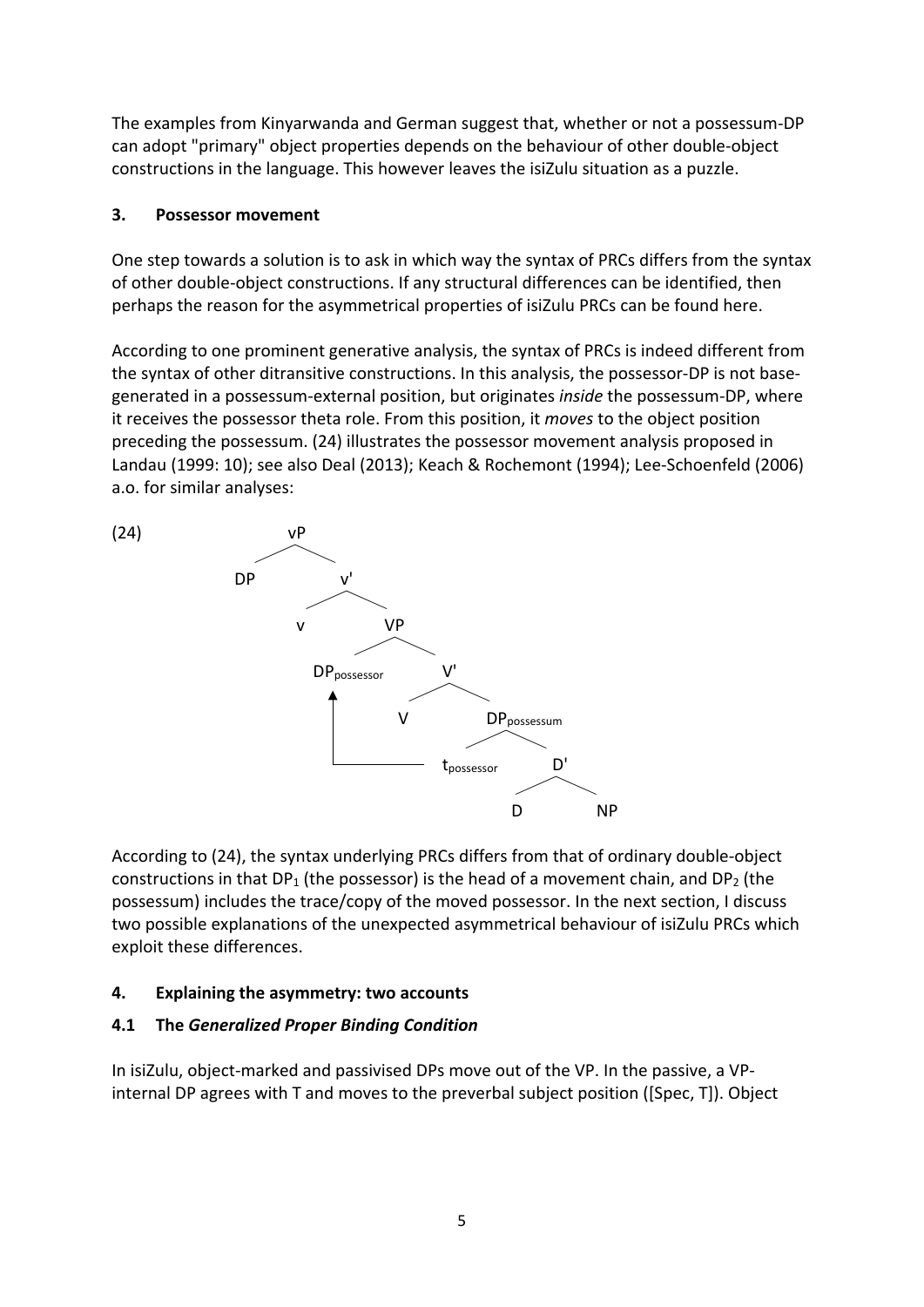marking can be analysed as agreement between a DP and v; it is correlated with (right or left) dislocation of the object:<sup>[2](#page-5-0)</sup>



It follows that passivisation and object marking of the possessum in PRCs involve movement of the possessum-DP out of the VP. But if the analysis in (24) is adopted for PRCs, then this moved DP includes the trace/copy of the possessor-DP. Importantly, after movement of the possessum-DP to a VP-external position, this trace/copy would no longer be c-commanded by its antecedent (the possessor-DP). As a result, object marking and passivisation of the possessum-DP are ruled out as violations of the *Generalized Proper Binding Condition* GPBC (Lasnik & Saito 1992), which states that traces must be bound at every stage of the derivation. In contrast, since  $DP<sub>2</sub>$  in non-possessor double-object constructions does not include a trace of  $DP_1$ , the GPBC has no bearing on object marking and passivisation in these constructions.

A potential problem for an analysis that rules out the ungrammatical isiZulu examples in (11b)-(14b) on the basis of the GPBC is raised by the grammaticality of the corresponding Kinyarwanda and German examples in (19), (20) and (22). Since PRCs in these languages are arguably also derived via possessor movement, it is unclear why the GPBC would not apply in these examples. However, note that the GPBC is systematically violated in German by remnant movement constructions such as (26), which has the syntax in (27) (see Grewendorf 2003; Müller 1998 for discussion):

| (26) zu füttern hat den         |  | Hund keiner |                                                | versucht |
|---------------------------------|--|-------------|------------------------------------------------|----------|
|                                 |  |             | to feed has the ACC dog.ACC no-one.NOM try.PST |          |
| 'No one tried to feed the dog.' |  |             |                                                |          |

(27)  $\int_{CP-1}^{\infty}$   $\int_{CP-2}^{\infty}$  t<sub>DP</sub> zu füttern] hat  $\int_{DP}$  den Hund] keiner versucht t<sub>CP-2</sub> ]

In (26), the embedded object-DP *den Hund* has moved out of the embedded infinitive and scrambled in front of the matrix subject, while the infinitival CP, which includes the trace/copy of the scrambled object, has moved to [Spec, C] of the matrix clause. In light of the grammaticality of examples such as (26), one could conclude that the GPBC simply does not apply in German. However, it then still remains unclear why the GPBC does not rule out object marking and passivisation in Kinyarwanda PRCs.

# **4.2 "Mobility" features**

An alternative analysis of the puzzling isiZulu asymmetries in PRCs is based on a proposal made in Bošković (2007). Bošković suggests that movement is not driven by attraction, but

<span id="page-5-0"></span><sup>&</sup>lt;sup>2</sup> Evidence for dislocation of object-marked DPs in isiZulu is provided by the fact that in double-object constructions, the canonical word order  $DP_1 > DP_2$  changes to  $DP_2 > DP_1$  if  $DP_1$  is object-marked; compare e.g. (8) and (9a) above. See Adams (2010) and Zeller (2012) for additional evidence.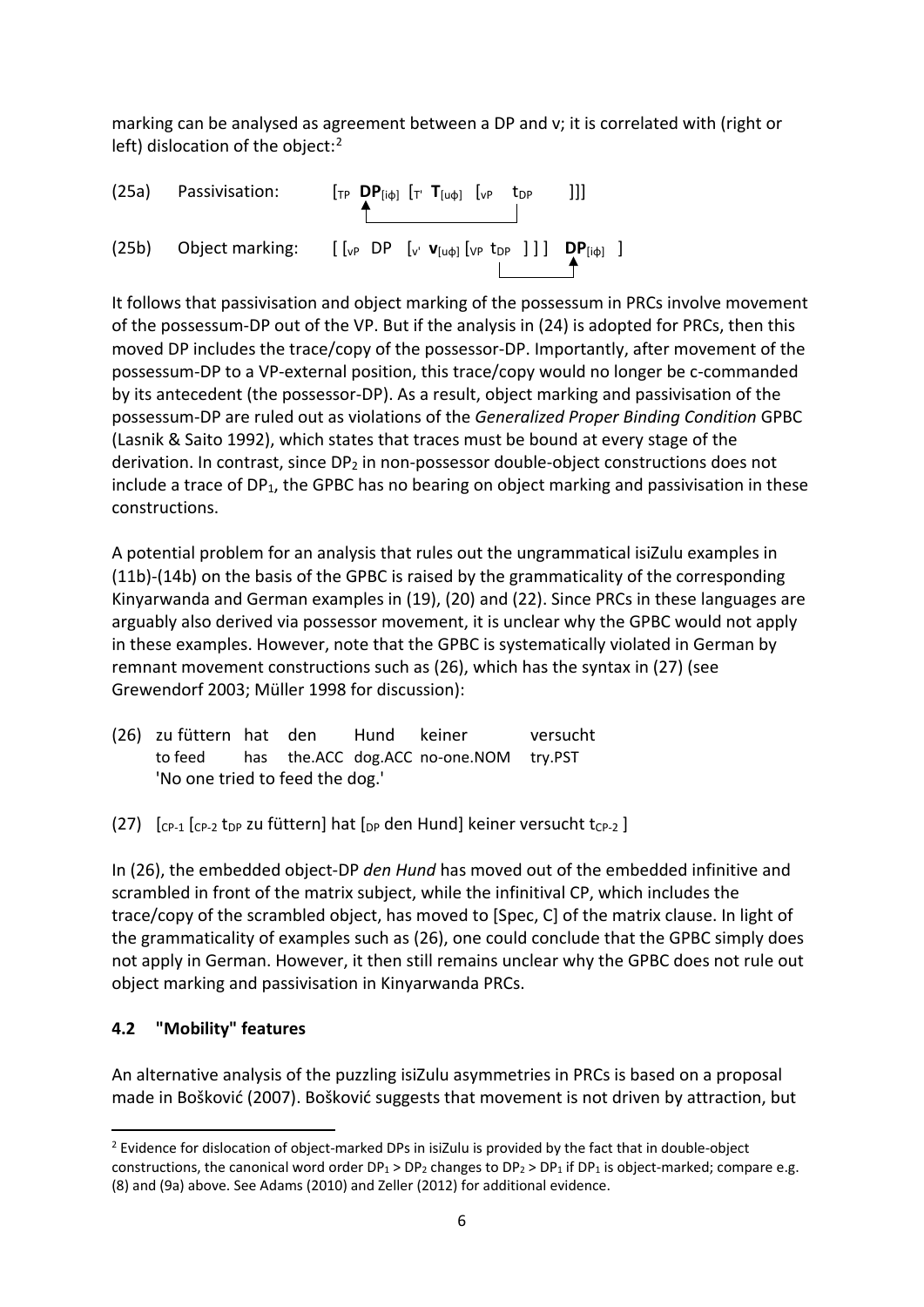by an uninterpretable feature of the moving XP. Let me call this feature a "mobility feature" [MF]. In Zeller (2015a) I adopt Bošković's proposal to account for the well-known correlation between agreement and DP-movement in isiZulu. I argue that a VP-internal DP with [MF] will be repelled from its base position and undergo movement to a VP-external position. Furthermore, I suggest that [MF] also activates a DP for agreement in isiZulu: [uφ]-features of a functional head can only see the [iφ]-features of a DP when this DP also has [MF]. A DP without [MF] will not only remain inside VP, it will also be invisible for a probing head.

This proposal explains why a  $DP<sub>2</sub>$  in double-object constructions in isiZulu can be objectmarked and passivised without violating Locality, despite the presence of a higher  $DP_1$  which c-commands DP<sub>2</sub>. In sentences such as (9b) and (10b), where the Theme (DP<sub>2</sub>) agrees with either v or T, the Recipient (DP<sub>1</sub>) has remained inside the VP. This means that it does not have [MF], and is therefore not activated for agreement. The Theme, in contrast, bears [MF]; its [iφ]-features are visible, and because the Recipient is not activated, Locality is not violated when the Theme agrees with T or v. Therefore, the Theme can be passivised or object-marked. Furthermore, because of [MF], the Theme will also move to a VP-external position (as shown in (25)).

Evidence for this proposal is provided by isiZulu double-object constructions in which *both* DP1 and DP2 have [MF] and move out of the VP via dislocation. In this scenario, *both* DPs are activated for agreement. Consequently, Locality effects arise (Zeller 2015a, b):

| (28a) | ngi-ya-m-theng-el-a                    | u-Sipho      | u-bisi      |  |
|-------|----------------------------------------|--------------|-------------|--|
|       | 1stSG-DJ-1.OM-buy-APPL-FV AUG-1a.Sipho |              | AUG-11.milk |  |
|       | 'I am buying milk for Sipho.'          |              |             |  |
| (28b) | *ngi-ya-lu-theng-el-a                  | u-Sipho      | u-bisi      |  |
|       | 1stSG-DJ-11.OM-buy-APPL-FV             | AUG-1a.Sipho | AUG-11.milk |  |

Note that the verbs in (28) are in the so-called disjoint form, which signals that the verb is final in the VP. This means that both objects in (28) are dislocated<sup>[3](#page-6-0)</sup>, which in turn implies that both DPs have [MF]. As a result, object agreement with the Theme-DP is ruled out in (28b), because the [MF] of the higher Beneficiary-DP means that its [iφ]-features are visible to the probing v-head and block agreement between v and the lower Theme-DP:



<span id="page-6-0"></span><sup>&</sup>lt;sup>3</sup> See Zeller (2015b) for discussion and additional evidence that both DPs in examples such as (28) are dislocated.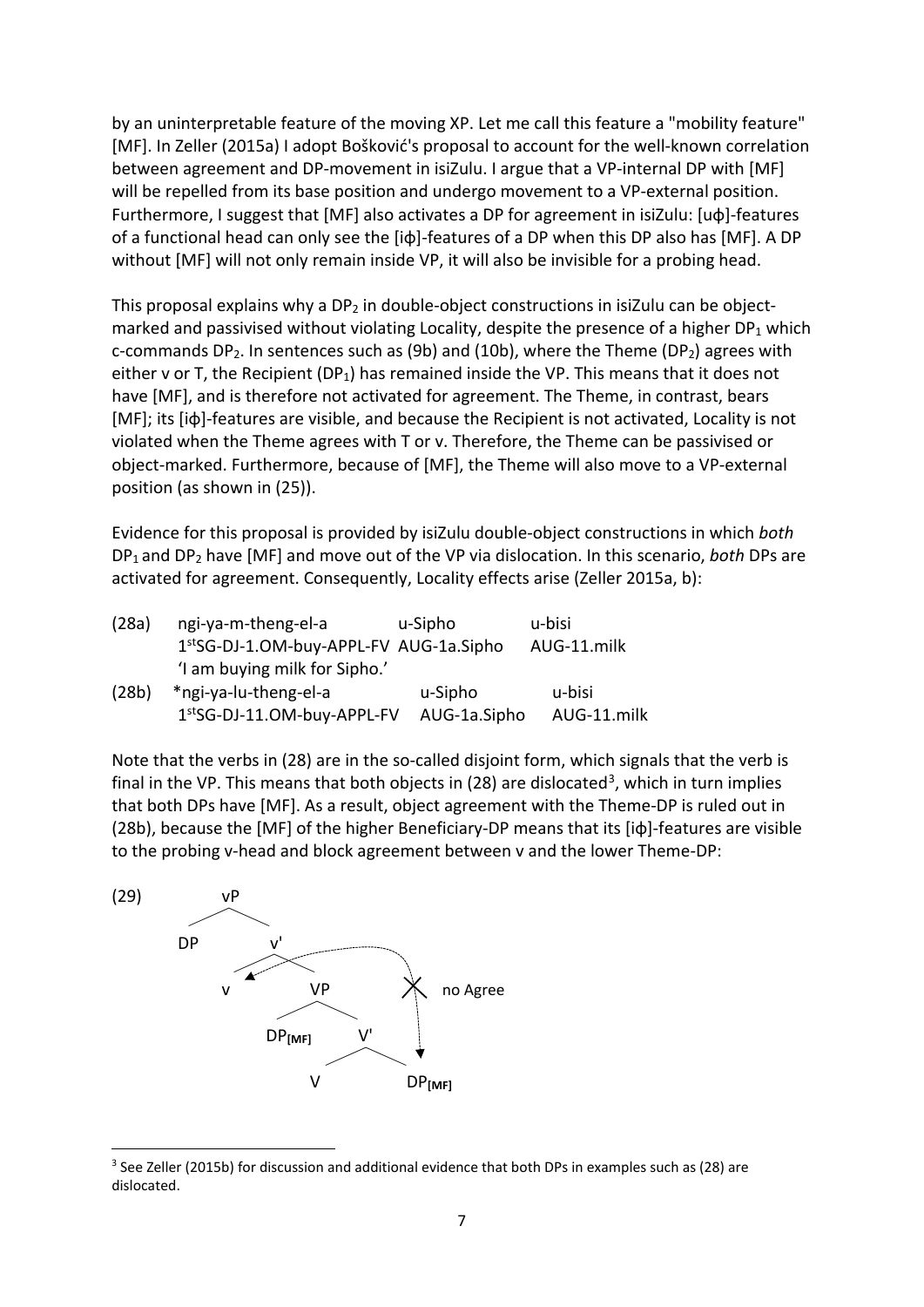Passivisation and object marking of a lower DP<sub>2</sub> are hence impossible in isiZulu whenever [MF] is associated with a higher  $DP_1$  that c-commands  $DP_2$ .

This analysis can now be extended to explain why object marking and passivisation of the possessum-DP are never possible in PRCs. Recall that according to the possessor movement analysis in (24), the possessor-DP in PRCs c-commands the possessum after moving out of the possessum-DP. Assuming that possessor movement is also triggered by [MF], and that [MF] on the possessor is not deleted after the DP has moved, it follows that in PRCs, the possessum-DP is always c-commanded by a possessor-DP with [MF]. Therefore, a higher Probe will never be able to see the possessum-DP in a PRC, because the [iφ]-features of the possessor-DP are always visible to the Probe, and the possessor will always be the closest Goal:





An analysis of PRCs in terms of movement, in combination with the idea that the feature that triggers movement of a DP also activates it for agreement, explains why isiZulu is symmetrical in double-object constructions, but asymmetrical in PRCs.

The cross-linguistic differences discussed in section 2 can be explained if we assume that Bantu languages differ with respect to the conditions which make the [iφ]-features of DPs visible to higher Probes. In one group of Bantu languages, which includes isiZulu as well as other symmetrical languages which are asymmetrical in PRCs (e.g. Sesotho and Haya), the φ-features of DPs need to be activated by [MF]. In another group of languages, which includes Swahili and Kinyarwanda, even DPs without [MF] are active and can act as Goals for agreement. In these languages, the syntactic properties of objects in PRCs then mirror those of objects in other double-object constructions.

### **5. Conclusion**

The ban on object marking and passivisation in isiZulu PRCs can possibly be explained on the basis of a movement account, which assumes that the possessor-DP originates inside the possessum-DP and moves to a DP-external position. Future research needs to establish which one of the two possible implementations of this account that I discussed in this squib can be substantiated through a more comprehensive analysis, or if an entirely different story needs to be told.